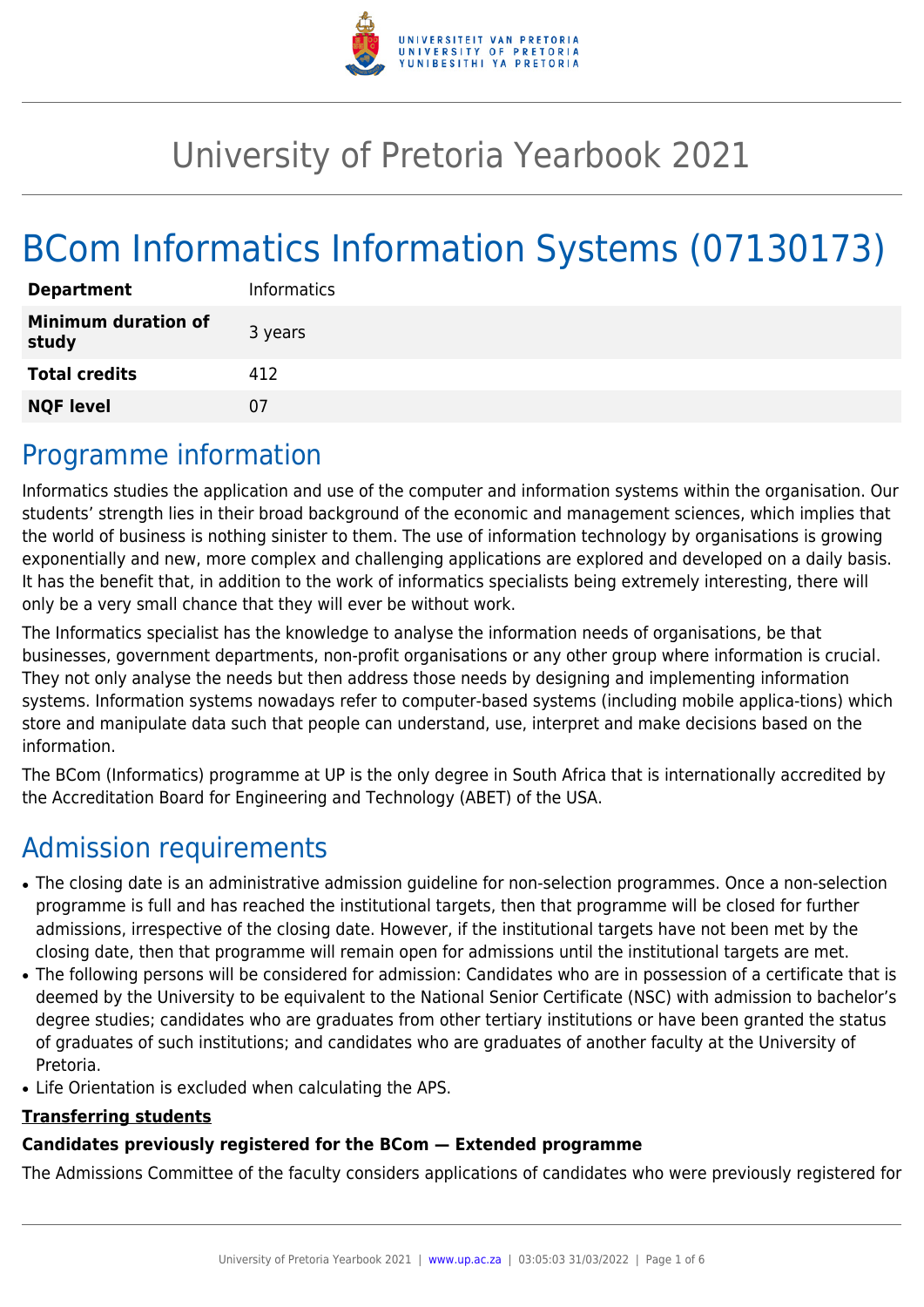

the BCom — Extended programme according to specific guidelines as stipulated in the Transfer Guide of the Faculty of Economic and Management Sciences as published on the EMS Faculty website.

### **Candidates previously registered at UP or at another university**

The Admissions Committee of the faculty considers applications of candidates who have already completed the final NSC or equivalent qualification and/or were previously registered at UP or at another university according to specific guidelines as stipulated in the Transfer Guide of the Faculty of Economic and Management Sciences as published on the EMS Faculty website. A complete academic record, as well as the final school leaving results, are required for such applications.

**NB:** Candidates who are still registered at another university must submit an academic record of their studies to the faculty as soon as possible after their final examinations. The closing date for these applications is **30 September**.

#### **Qualifications from countries other than South Africa**

- Citizens from countries other than South Africa and South African citizens with foreign qualifications must comply with all the other admission requirements and the prerequisites for subjects/modules.
- In addition to meeting the admission requirements, it may be expected from candidates to write the SAT, if required.
- Candidates must have completed the National Senior Certificate with admission to degree studies or a certificate of conditional exemption on the basis of a candidate's foreign qualifications, the so-called "Immigrant" or "Foreign Conditional Exemption". The only condition for the "Foreign Conditional Exemption" that is accepted is: 'completion of the degree course'. The exemption certificate is obtainable from Universities South Africa (USAf). Detailed information is available on the website at [click here](http://mb.usaf.ac.za)

#### **University of Pretoria website: [click here](http://www.up.ac.za/ems)**

|                                                                                | <b>Minimum requirements</b> |                    |          |            |
|--------------------------------------------------------------------------------|-----------------------------|--------------------|----------|------------|
| <b>Achievement level</b>                                                       |                             |                    |          |            |
| <b>English Home Language or</b><br><b>English First Additional</b><br>Language |                             | <b>Mathematics</b> |          | <b>APS</b> |
| NSC/IEB                                                                        | AS Level                    | NSC/IEB            | AS Level |            |
|                                                                                |                             | 4                  |          | RΩ         |

\* Cambridge A level candidates who obtained at least a D and International Baccalaureate (IB) HL candidates who obtained at least a 4 in the required subjects, will be considered for admission.

**Note**: Accountancy is not a subject requirement for any of the BCom or BAdmin programmes.

# Other programme-specific information

#### **Please note:**

• Elective modules can only be taken if they can be accommodated in the class, test and examination timetables. At year-level two students select two 14-week modules or the equivalent (at least 32 credits) of the same subject and continue with this subject on year-level three by selecting two 14-week modules or the equivalent (at least 40 credits).

## Promotion to next study year

According to General Regulation G.3 students have to comply with certain requirements as set by the Faculty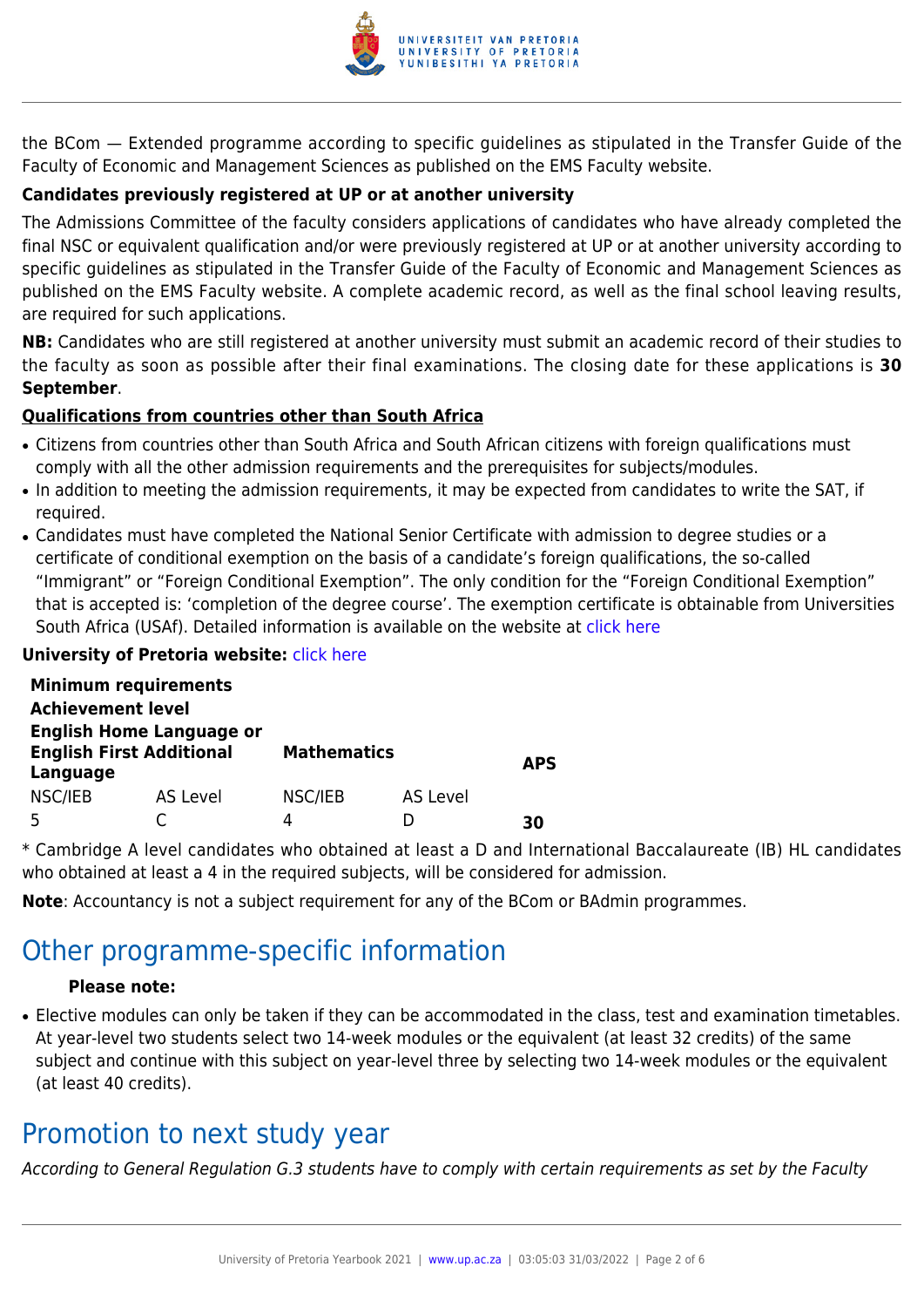

#### Board.

- a. A student must pass at least 4 core semester or 2 core year modules to be admitted to the subsequent year of study.
- b. If a student has passed less than the required minimum of 4 core semester or 2 core year modules, he/she will not be readmitted to the Faculty of Economic and Management Sciences. Such a student may apply in writing to the Faculty's Admissions Committee to be readmitted conditionally – with the proviso that the Admissions Committee may set further conditions with regards to the student's academic progress. The Faculty's Admissions Committee may deny a student's application for readmission.
- c. If a student has been readmitted conditionally, his/her academic progress will be monitored after the first semester examinations to determine whether he/she has complied with the requirements set by the Admissions Committee. If not, his/her studies will be suspended.
- d. A student whose studies have been suspended because of his/her poor academic performance has the right to appeal against the decision of the Faculty's Admissions Committee.
- e. A student may be refused promotion to a subsequent year of study if the prescribed tuition fees are not paid.
- f. A student may be refused admission to the examination, or promotion to a subsequent year of study or promotion in a module (if applicable) if he/ she fails to fulfil the attendance requirements. Class attendance in all modules and for the full duration of all programmes is compulsory for all students.

# Pass with distinction

- a. A degree may be awarded with distinction provided the candidate meets the following criteria:
- i. Completes the degree within three years;
- ii. Obtains a Cumulative Grade Point Average (CGPA) of 75%;
- iii. Repeated passed modules will not be considered. The initial pass mark of module will be used when calculating the GPA.
- b. A degree will only be awarded with distinction to transferees from other degrees in the Faculty of Economic and Management Sciences, other faculties and from other universities who still complete their bachelor degrees within three years (including the years registered for the other degree and credits transferred and recognised).
- c. The GPA will be not be rounded up to a whole number.
- d. Exceptional cases will be considered by the Dean.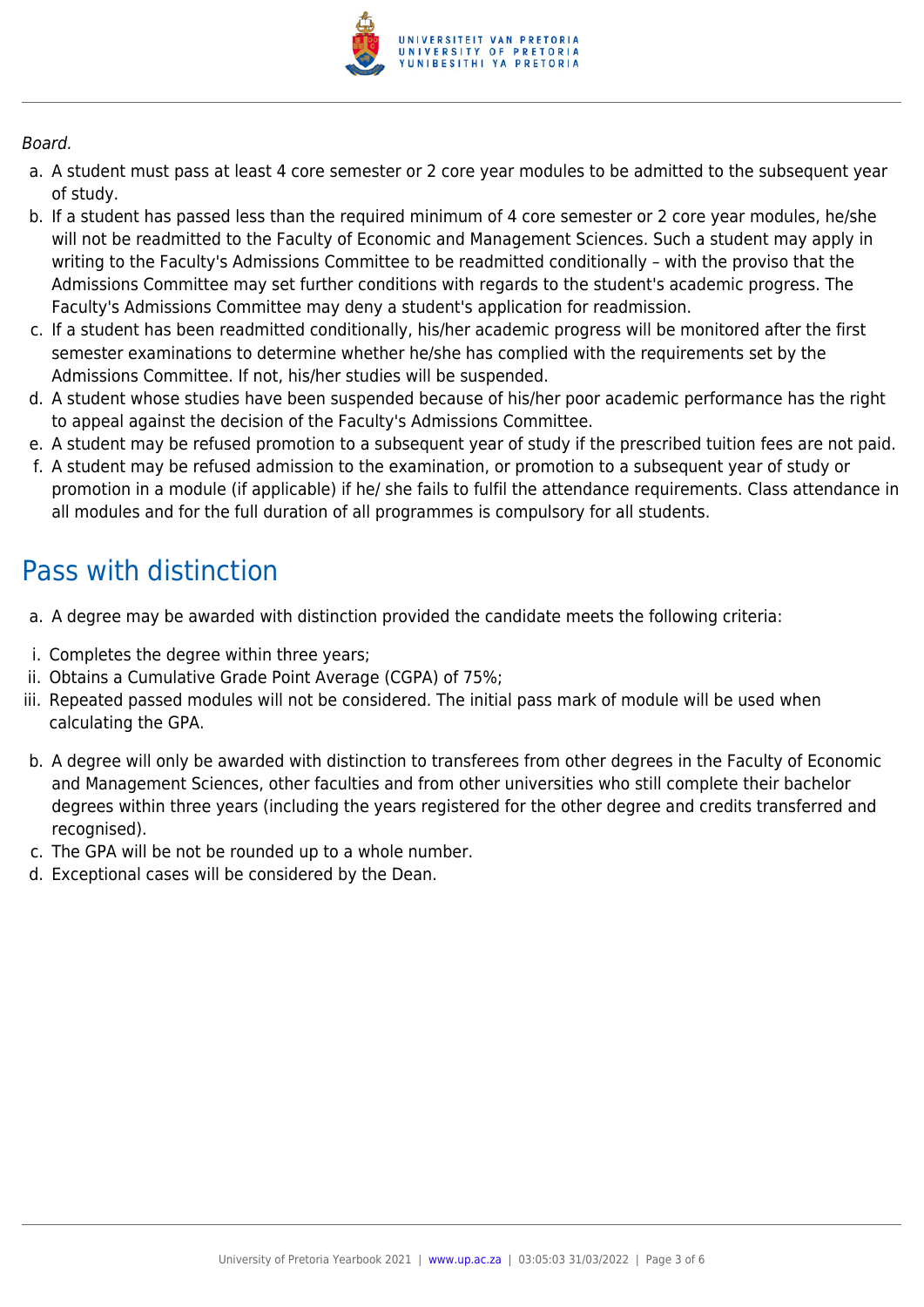

# Curriculum: Year 1

#### **Minimum credits: 165**

Students who obtained at least a symbol 5 (60-69%) in Mathematics in the final NSC (or equivalent) will be admitted to STK 110 and STK 120; all other students must first pass Statistics 113 and 123. STK 110 will be credited but STK 120 still needs to be passed.

### **Core modules**

[Academic information management 111](https://www.up.ac.za/yearbooks/2021/modules/view/AIM 111) (AIM 111) - Credits: 4.00 [Academic information management 121](https://www.up.ac.za/yearbooks/2021/modules/view/AIM 121) (AIM 121) - Credits: 4.00 [Academic literacy for Information Technology 121](https://www.up.ac.za/yearbooks/2021/modules/view/ALL 121) (ALL 121) - Credits: 6.00 [Economics 110](https://www.up.ac.za/yearbooks/2021/modules/view/EKN 110) (EKN 110) - Credits: 10.00 [Economics 120](https://www.up.ac.za/yearbooks/2021/modules/view/EKN 120) (EKN 120) - Credits: 10.00 [Financial accounting 111](https://www.up.ac.za/yearbooks/2021/modules/view/FRK 111) (FRK 111) - Credits: 10.00 [Financial accounting 121](https://www.up.ac.za/yearbooks/2021/modules/view/FRK 121) (FRK 121) - Credits: 12.00 [Financial accounting 122](https://www.up.ac.za/yearbooks/2021/modules/view/FRK 122) (FRK 122) - Credits: 12.00 [Informatics 112](https://www.up.ac.za/yearbooks/2021/modules/view/INF 112) (INF 112) - Credits: 10.00 [Information systems 113](https://www.up.ac.za/yearbooks/2021/modules/view/INF 113) (INF 113) - Credits: 10.00 [Informatics 154](https://www.up.ac.za/yearbooks/2021/modules/view/INF 154) (INF 154) - Credits: 10.00 [Informatics 164](https://www.up.ac.za/yearbooks/2021/modules/view/INF 164) (INF 164) - Credits: 10.00 [Informatics 171](https://www.up.ac.za/yearbooks/2021/modules/view/INF 171) (INF 171) - Credits: 20.00 [Informatics 183](https://www.up.ac.za/yearbooks/2021/modules/view/INF 183) (INF 183) - Credits: 3.00 [Business management 114](https://www.up.ac.za/yearbooks/2021/modules/view/OBS 114) (OBS 114) - Credits: 10.00 [Business management 124](https://www.up.ac.za/yearbooks/2021/modules/view/OBS 124) (OBS 124) - Credits: 10.00 [Statistics 122](https://www.up.ac.za/yearbooks/2021/modules/view/STC 122) (STC 122) - Credits: 13.00 [Statistics 110](https://www.up.ac.za/yearbooks/2021/modules/view/STK 110) (STK 110) - Credits: 13.00 [Statistics 113](https://www.up.ac.za/yearbooks/2021/modules/view/STK 113) (STK 113) - Credits: 11.00 [Statistics 120](https://www.up.ac.za/yearbooks/2021/modules/view/STK 120) (STK 120) - Credits: 13.00 [Statistics 123](https://www.up.ac.za/yearbooks/2021/modules/view/STK 123) (STK 123) - Credits: 12.00 [Academic orientation 107](https://www.up.ac.za/yearbooks/2021/modules/view/UPO 107) (UPO 107) - Credits: 0.00

### **Elective modules**

[Marketing management 120](https://www.up.ac.za/yearbooks/2021/modules/view/BEM 120) (BEM 120) - Credits: 10.00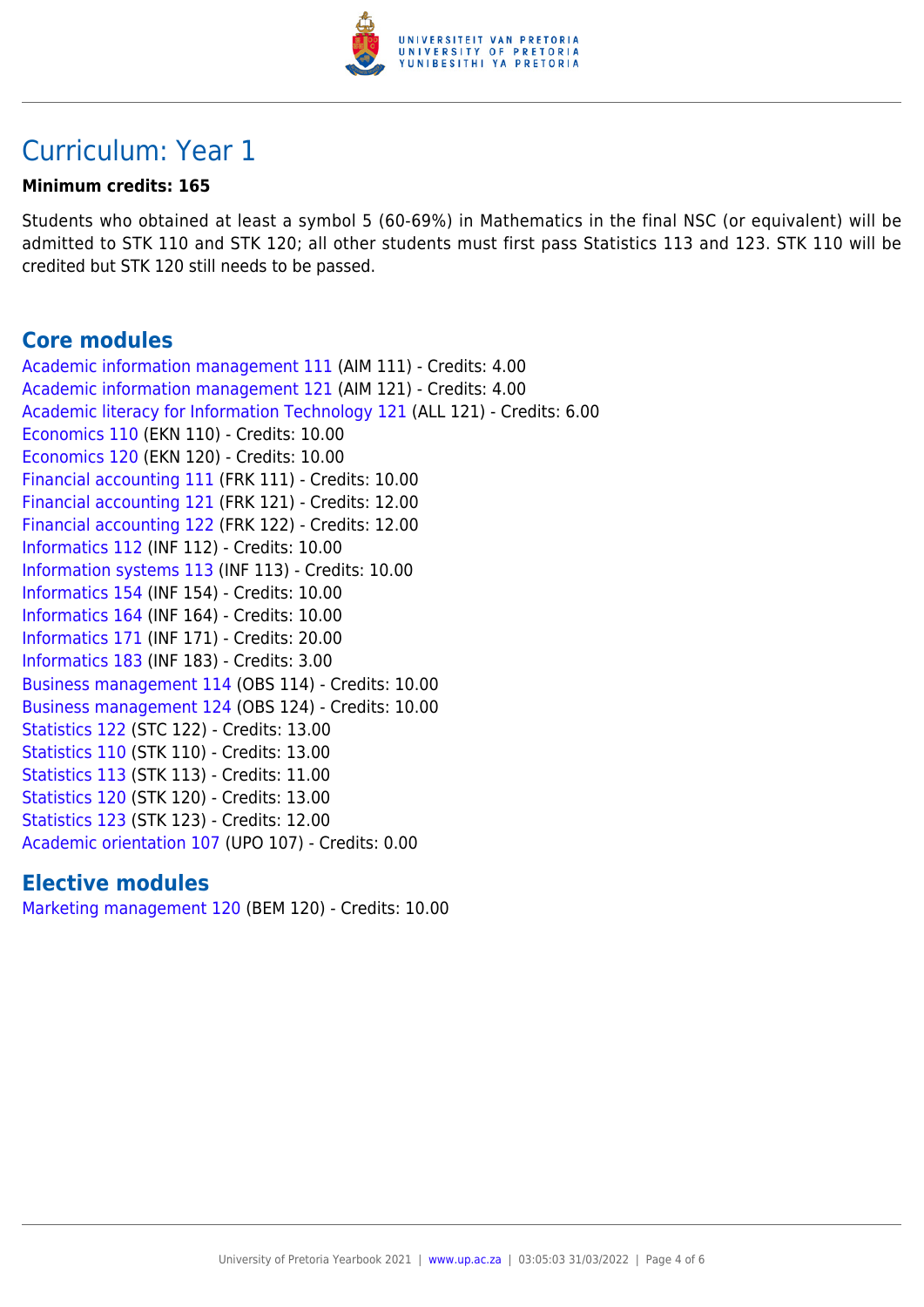

# Curriculum: Year 2

#### **Minimum credits: 147**

### **Core modules**

[Business law 210](https://www.up.ac.za/yearbooks/2021/modules/view/BER 210) (BER 210) - Credits: 16.00 [Business law 220](https://www.up.ac.za/yearbooks/2021/modules/view/BER 220) (BER 220) - Credits: 16.00 [Informatics 214](https://www.up.ac.za/yearbooks/2021/modules/view/INF 214) (INF 214) - Credits: 14.00 [Informatics 225](https://www.up.ac.za/yearbooks/2021/modules/view/INF 225) (INF 225) - Credits: 14.00 [Informatics 261](https://www.up.ac.za/yearbooks/2021/modules/view/INF 261) (INF 261) - Credits: 7.00 [Informatics 271](https://www.up.ac.za/yearbooks/2021/modules/view/INF 271) (INF 271) - Credits: 14.00 [Informatics 272](https://www.up.ac.za/yearbooks/2021/modules/view/INF 272) (INF 272) - Credits: 14.00 [Community-based project 201](https://www.up.ac.za/yearbooks/2021/modules/view/JCP 201) (JCP 201) - Credits: 8.00 [Applications in data science 212](https://www.up.ac.za/yearbooks/2021/modules/view/WST 212) (WST 212) - Credits: 12.00

## **Elective modules**

[Business accounting 200](https://www.up.ac.za/yearbooks/2021/modules/view/BAC 200) (BAC 200) - Credits: 32.00 [Taxation 200](https://www.up.ac.za/yearbooks/2021/modules/view/BEL 200) (BEL 200) - Credits: 32.00 [Consumer behaviour 212](https://www.up.ac.za/yearbooks/2021/modules/view/BEM 212) (BEM 212) - Credits: 16.00 [Integrated marketing communications 224](https://www.up.ac.za/yearbooks/2021/modules/view/BEM 224) (BEM 224) - Credits: 16.00 [Financial management 212](https://www.up.ac.za/yearbooks/2021/modules/view/FBS 212) (FBS 212) - Credits: 16.00 [Financial management 222](https://www.up.ac.za/yearbooks/2021/modules/view/FBS 222) (FBS 222) - Credits: 16.00 [Internal auditing 200](https://www.up.ac.za/yearbooks/2021/modules/view/IAU 200) (IAU 200) - Credits: 32.00 [Business management 210](https://www.up.ac.za/yearbooks/2021/modules/view/OBS 210) (OBS 210) - Credits: 16.00 [Business management 220](https://www.up.ac.za/yearbooks/2021/modules/view/OBS 220) (OBS 220) - Credits: 16.00 [Statistics 210](https://www.up.ac.za/yearbooks/2021/modules/view/STK 210) (STK 210) - Credits: 20.00 [Statistics 220](https://www.up.ac.za/yearbooks/2021/modules/view/STK 220) (STK 220) - Credits: 20.00